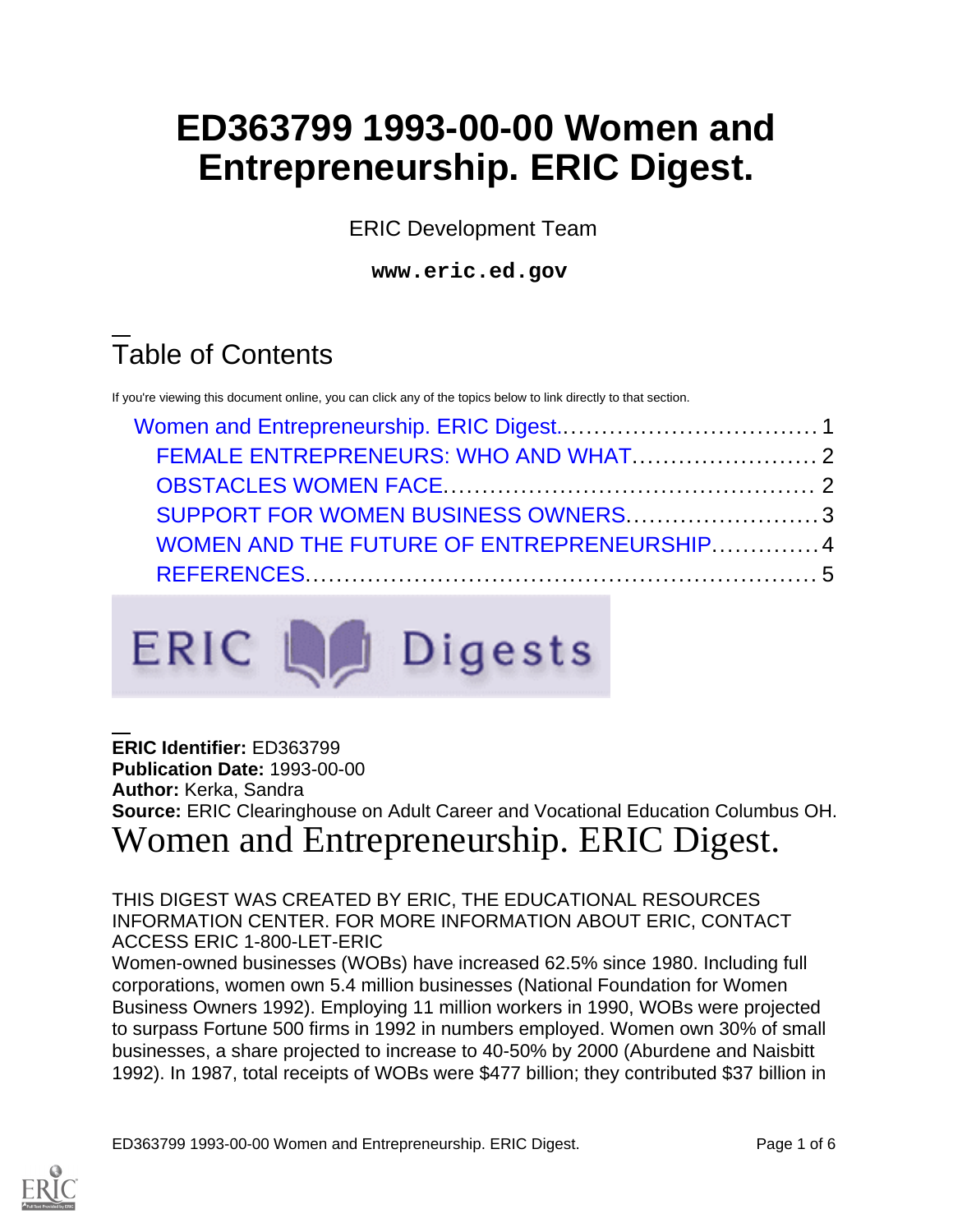federal taxes and \$13 billion in state and local taxes (Godfrey 1992).

At a time when permanent job loss is increasing, women-owned businesses are clearly important to realizing the nation's economic potential. However, in addition to challenges typically faced by most entrepreneurs, women often encounter other barriers to business ownership. This ERIC DIGEST looks at the types of businesses started by women and the characteristics of female entrepreneurs. It considers the barriers they face and emerging approaches that are helping women succeed in business.

## <span id="page-1-0"></span>FEMALE ENTREPRENEURS: WHO AND WHAT

The spectrum of WOBs ranges from full corporations to microenterprises--small, often home-based businesses that can mean self-sufficiency to those traditionally left out of the economic mainstream. Why do women become entrepreneurs? Women business owners share many of the characteristics and motivations of business owners generally: desire for independence and control, risk-taking personality, exposure to entrepreneurial role models. Other factors enter the picture for women: many are dissatisfied with "glass ceiling" limits on their earnings and advancement; the percentage of women who earn more than men is higher among self-employed women; women seek job flexibility because they usually bear a higher proportion of family responsibilities; older women may face age discrimination in continuing in or entering the labor force (Gould and Parzen 1990).

### <span id="page-1-1"></span>OBSTACLES WOMEN FACE

Women entrepreneurs often face barriers not usually encountered by men (Gould and Parzen 1990): lack of socialization to entrepreneurship in the home, school, and society; exclusion from traditional business networks; lack of access to capital and information; discriminatory attitudes of lenders; gender stereotypes and expectations, such as the attitude that women entrepreneurs are dabblers or hobbyists; socialized ambivalence about competition and profit; and lack of self-confidence. WOBs receive only about 1% of federal contracts (Godfrey 1992).

Low-income women, seeking self-sufficiency through business ownership, run up against barriers in the system. For example, restrictions on the amount that recipients of Aid to Families with Dependent Children (AFDC) can save, the hours they can work, and the amount of health care and other assistance they receive, as well as regulations that do not distinguish between personal and business assets, make it extremely difficult to start a business or to invest the time it takes to make it profitable enough to become self-supporting (Goldoftas 1992; Gould 1992). Women of color also face discrimination and cultural bias both within their cultural group and in the larger society. Although minority-owned businesses are growing in numbers, the numbers of minority women business owners are small: of all women business owners, African American women represent 3.8%, Hispanic American women 2.1%, and Asian American women 1.6% (Ando et al. 1988). In an increasingly global economy, it is also not good news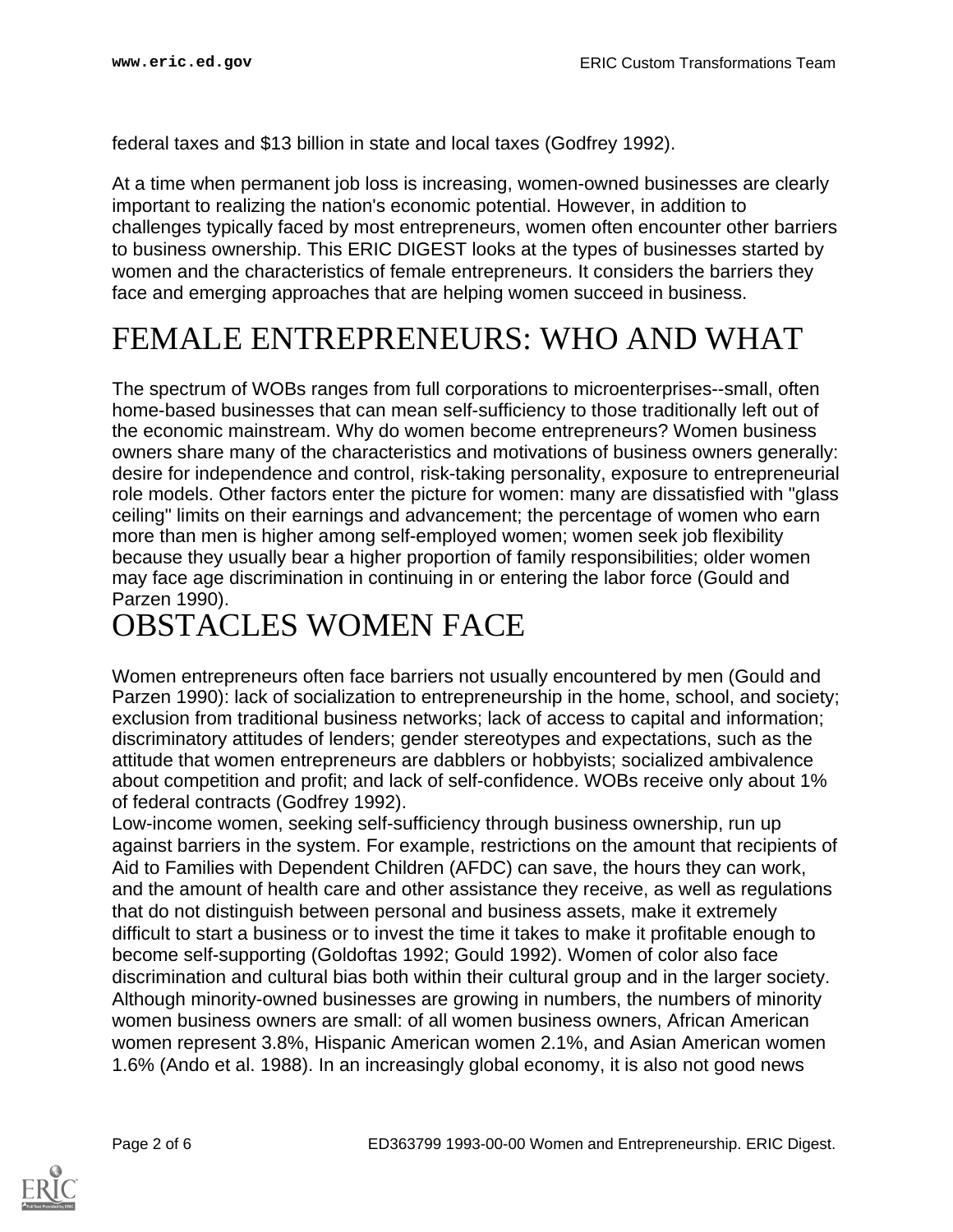that 88-93% of businesses owned by women of color did not export any goods or services (ibid.).

## <span id="page-2-0"></span>SUPPORT FOR WOMEN BUSINESS OWNERS

Federal support for women business owners includes the following programs and services of the Small Business Administration (SBA 1990): (1) the Women's Business Ownership Program; (2) the Women's Network for Entrepreneurial Training, a national mentoring program; and (3) the Women's Business Ownership Act of 1988, which offers incentives to banks to make loans of less than \$50,000, authorizes eight demonstration counseling and training centers, and establishes the National Women's Business Council. "However, the SBA has typically not focused on very small businesses, nor has it offered the type of training needed by relatively inexperienced or seriously disadvantaged business operators" (Guy et al. 1991, p. 9).

New approaches are emerging from strategies being used in less developed countries to support women in development. These strategies are arising from international initiatives in self-employment as a solution to welfare dependence and poverty and from a focus on new ways to combat gender discrimination in employment and to empower low-income women (ibid.). The primary strategies are stimulation of microenterprises, microcredit lending (making small loans available for start-up), and peer-group lending, "which makes borrowers accountable to one another as well as to their bank for loan repayments" (Blakely 1992, p. 20). The following are examples of U.S. projects that use these emerging strategies.

One of the oldest and most successful programs for low-income women is the Women's Economic Development Corporation (WEDCO) in St. Paul, Minnesota, which recently merged with an employment counseling program to form WomenVenture (McKee et al. 1993). WEDCO/WV stresses self-pacing and self-selection throughout the process so that participants continually reevaluate the self-employment decision, allowing them to screen themselves out if for some reason they cannot commit to business ownership. The Women's Economic Development Project in Boston (Goldoftas 1992) helps women organize worker cooperatives and provides start-up assistance while they continue to receive AFDC. The program teaches basic economic literacy, provides 6 months of business training, and continues support throughout the first year of operation. Cooperatives are used because they are a "middle way" to business ownership, enabling "women to control their labor, gain experience in work skills and leadership, and have flexible working conditions" (p. 11).

Another type of worker-owned business is the Cooperative Home Care Associates (CHCA) in the South Bronx. Now owned and governed by over 200 African American and Latina home health workers, CHCA features family health insurance, a profit-sharing plan, and higher hourly wages than the industry average (Gould 1992; Steinem 1992). The holistic assistance new entrepreneurs need is illustrated by the Lakota Fund, a South Dakota microlending program based on the vision of development

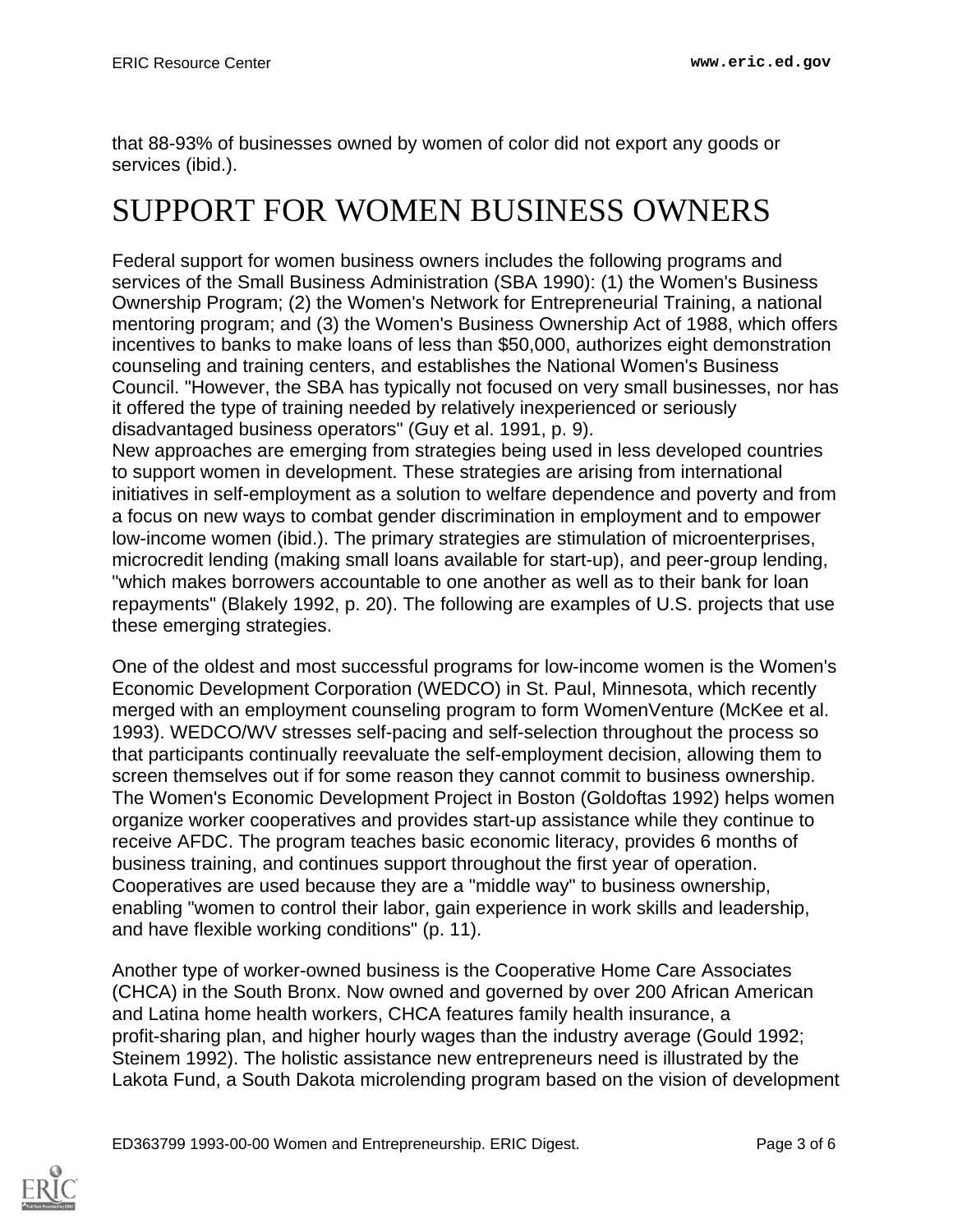of the Oglala Lakota Tribe (Blakely 1992). Its loan recipients are required to attend workshops on money management, sales techniques, self-esteem, networking, and alcohol and drug education.

Among the lessons these projects have learned about the wide range of needs women business owners have are the following: the need to assess results from a long-term, flexible perspective; flexible financing tailored to individual needs; and small amounts of working capital to enable them to test ideas, make repayment, and build up their business without substantial debt (McKee et al. 1993). NFWBO (1992) identifies other critical skills women entrepreneurs should acquire: using information strategically, having a global perspective, and creatively employing technology, especially telecommunications.

#### <span id="page-3-0"></span>WOMEN AND THE FUTURE OF ENTREPRENEURSHIP

Many women business owners are part of "a new breed of entrepreneur whose goal is to identify a social cause, cultivate an opportunity, and turn it into a profit" (Aburdene and Naisbitt 1992, p. 274). This "social entrepreneurship" is leading women to form businesses for asbestos removal and other environmental construction projects, environmentally based drug companies, and banks for low-income people. The philosophy of Anita Roddick, founder of the Body Shop International, a London-based cosmetics firm, exemplifies this new breed: (1) information/education to establish credibility, humanize the company, and make its values known; (2) motivational training to empower employees with company knowledge; (3) corporate activism, to demonstrate the belief that business should also help solve social problems; and (4) preservation of the entrepreneurial "start-up" spirit (Burlingham 1990). Steinem (1992) notes that women's communal enterprises tend to take a holistic approach, balancing work, family, economic, and cultural values. They integrate economic techniques such as job training, job creation, marketing, and management with workplace innovations such as flexible scheduling, child care, language workshops for immigrants. "These women are bringing their values, many of which have been unrecognized in this culture as 'business values,' into the processes of creating and operating their businesses" (Agora Forum 1993, p. 12). However, realizing the enormous potential of small business depends on "the existence of political, social, and cultural climates that encourage the formation of businesses by women and minorities" (ibid., p. 1). Godfrey (1992) advocates "investing in the future" by properly and accurately counting WOBs, ensuring their access to federal contracts, fostering diversity, developing girls (especially aged 10-15) as entrepreneurs), and having women invest in other women. It is especially important that girls be exposed to entrepreneurship and to role models in K-12 curricula, so that they approach business ownership with appropriate skills, awareness of their strengths, and confidence that they can explore any type of business.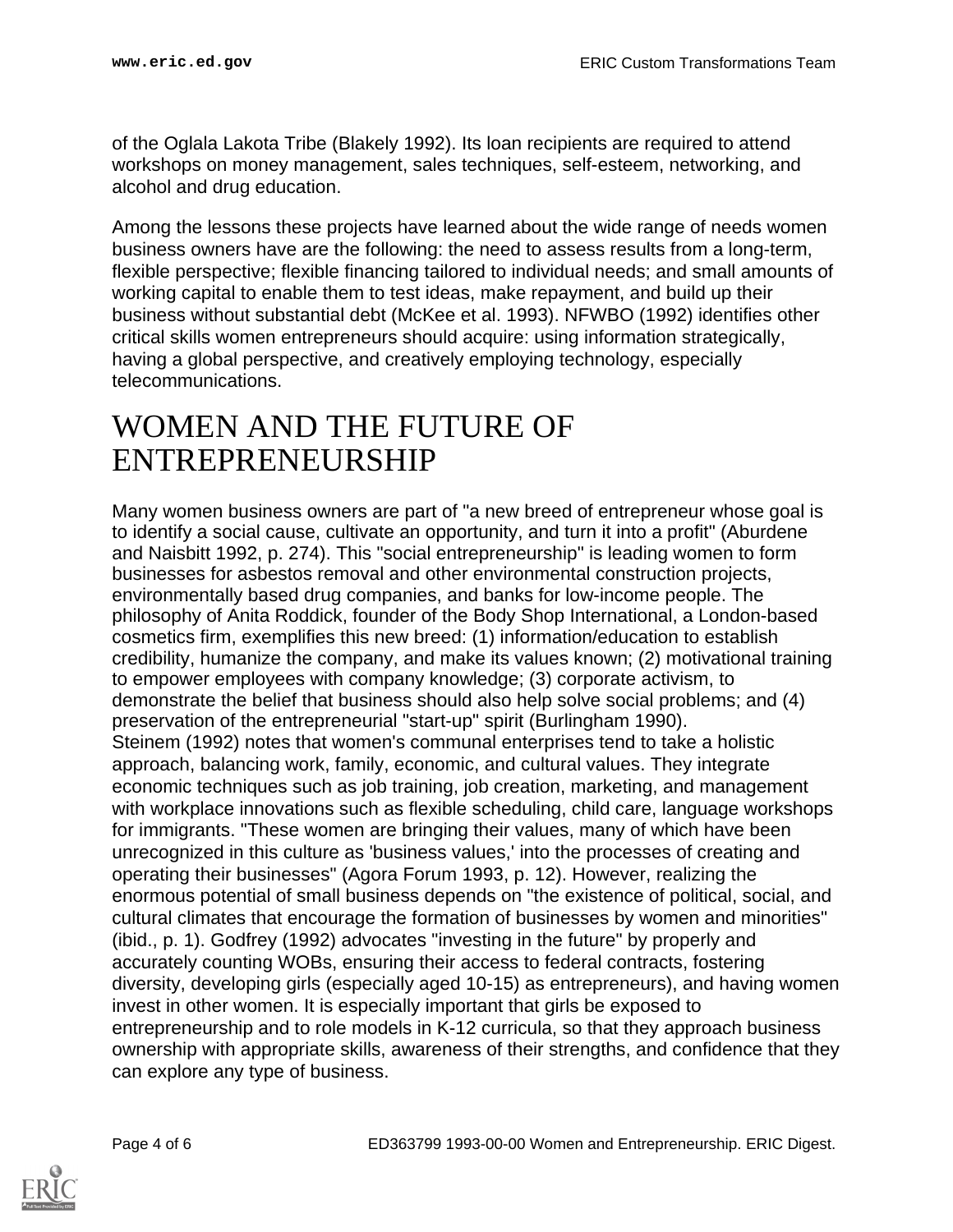As women of all colors and at all economic levels find it difficult to have their needs met in the workplace, they are turning to entrepreneurship to create their own opportunities. Small businesses tend to have the flexibility and innovation that are critical business needs in the coming century. As women form microenterprises and bring their values and concerns to the marketplace, they are changing the face of the nation's business.

#### <span id="page-4-0"></span>REFERENCES

Aburdene, P., and Naisbitt, J. MEGATRENDS FOR WOMEN. New York: Villard Books, 1992.

AGORA FORUM. Dryden, NY: Tompkins Cortland Community College, Winter 1993.

Ando, F. and Associates. MINORITIES, WOMEN, VETERANS AND THE 1982 CHARACTERISTICS OF BUSINESS OWNERS SURVEY. Haverford, PA: Faith Ando and Associates, 1988.

Blakely, M. K. "Quilting New Networks." MS 11, no. 5 (March-April 1992): 19-23.

Burlingham, B. "This Woman Has Changed Business Forever." INC., June 1990, pp. 34-46.

Godfrey, J. OUR WILDEST DREAMS. New York: HarperCollins, 1992.

Goldoftas, B. "Women Helping Women." DOLLARS & SENSE no. 182 (December 1992): 10-11.

Gould, S. "Women Building a Future." EQUAL MEANS 1, no. 2 (Spring 1992): 24-26.

Gould, S., and Parzen, J., eds. ENTERPRISING WOMEN. Paris: Organisation for Economic Cooperation and Development, 1990. (ED 335 463)

Guy, C. A.; Doolittle, F.; and Fink, B. L. SELF-EMPLOYMENT FOR WELFARE RECIPIENTS. New York: Manpower Demonstration Research Corporation, 1991. (ED 336 624)

McKee, K.; Gould, S.; and Leonard, A. "Self-Employment as a Means to Women's Economic Self-Sufficiency." SEEDS no. 15. New York: SEEDS, 1993.

National Foundation for Women Business Owners. WOMEN OWNED BUSINESSES: THE NEW ECONOMIC FORCE. Washington, DC: NFWBO, 1992.

Small Business Administration. WOMEN BUSINESS OWNERS: SELLING TO THE FEDERAL GOVERNMENT. Washington, DC: SBA, 1990. (ED 350 478)

Steinem, G. "Creating Jobs We CAN'T Be Fired from." MS 11, no. 5 (March-April 1992):